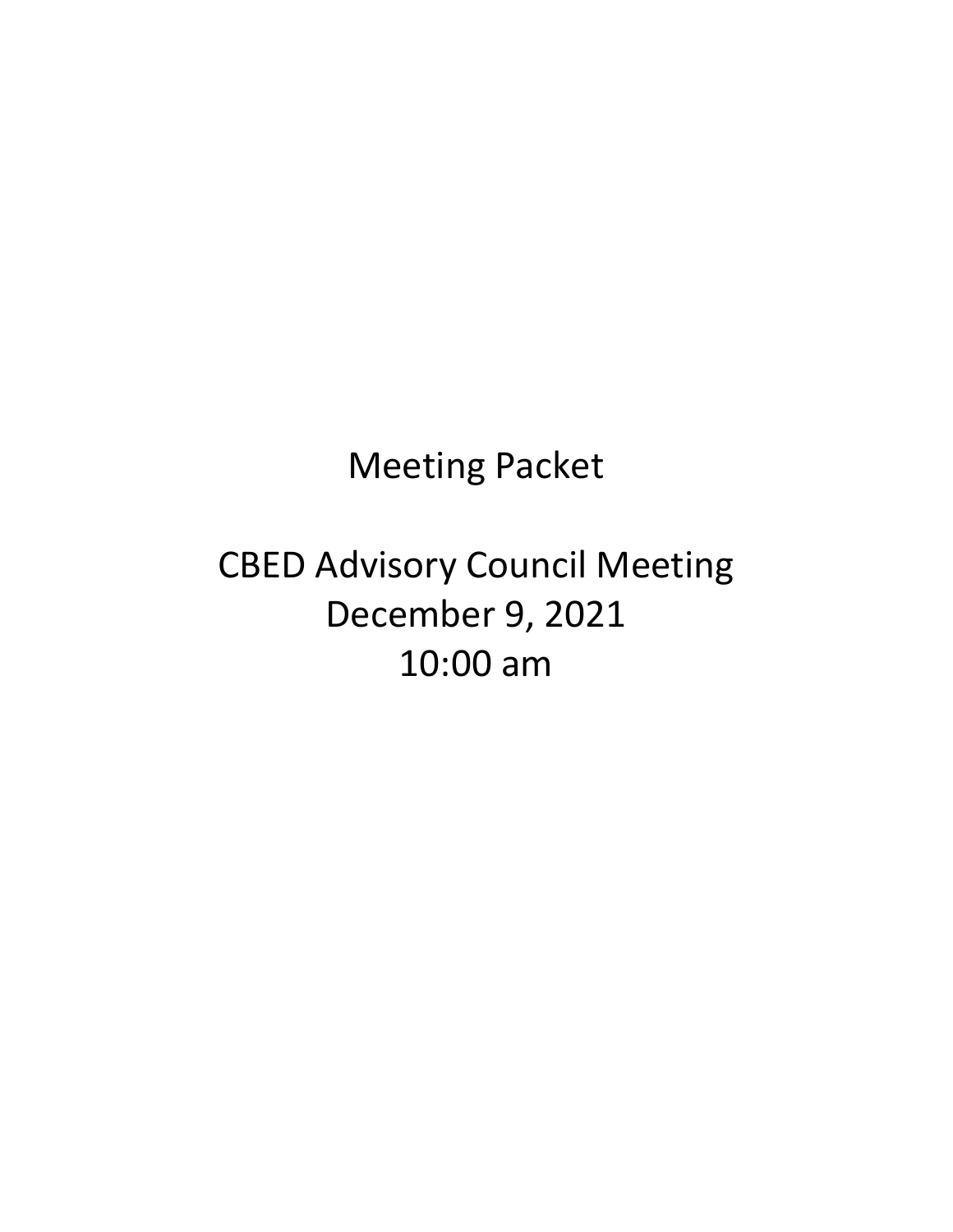Recommendation/Approval of CBED Loan of \$175,000 to Haleiwa Distilling Company to be used for working capital and equipment. Co-lending with Feed the Hunger Foundation which has approved a loan of \$175,000 for a total CBED/FHF loan of \$350,000 to Haleiwa Distilling Company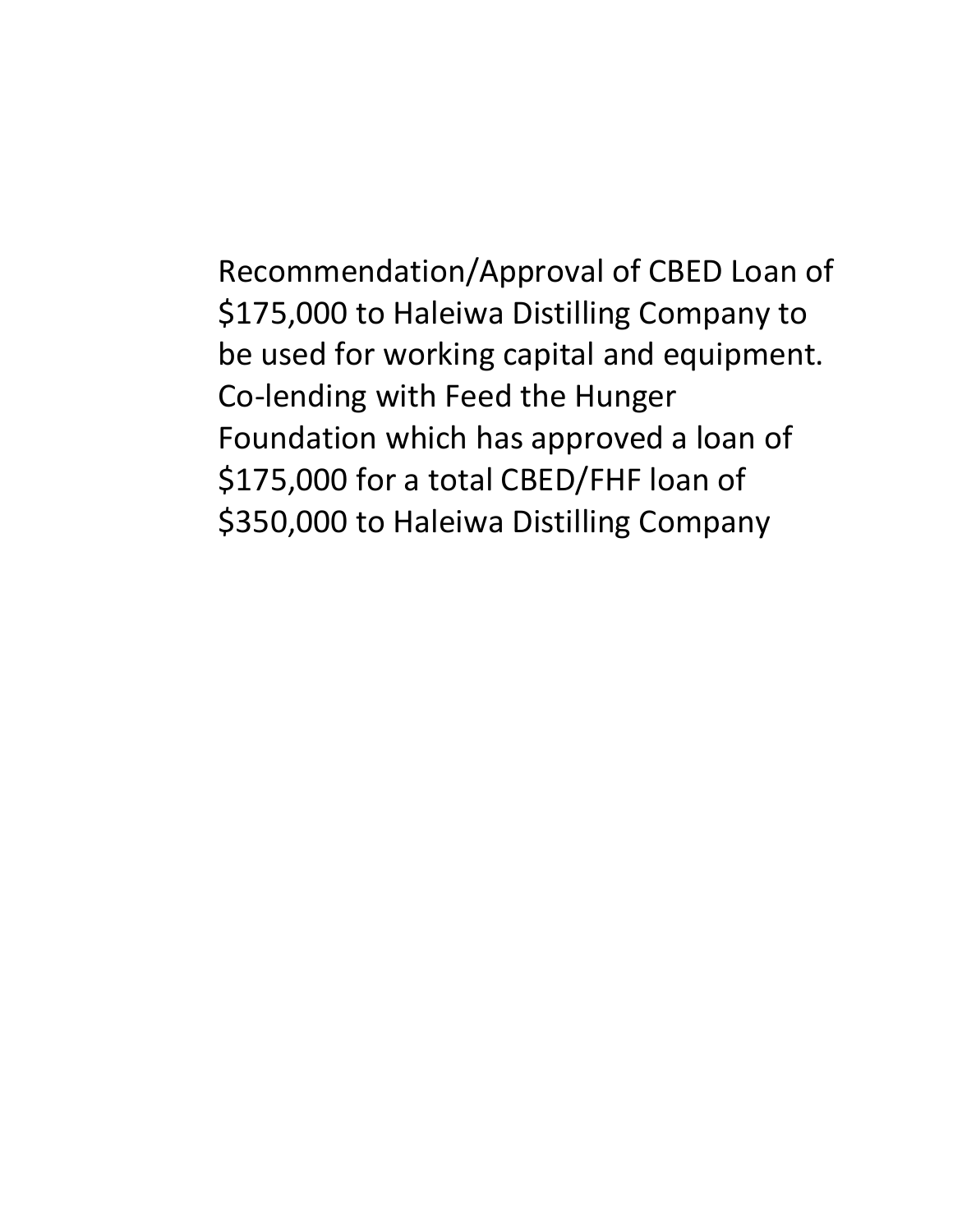# **Haleiwa Distilling Company**

Draft Website:<http://mywebsite.straffordmedia.com/preview/c818188c?device=desktop>

Nathan Sisler is an active Special Forces Intelligence Officer in the US Army. He has three young children with his wife, a second grade teacher at Sunset Elementary School. Born and raised in West Virginia, Nathan was born into a family that has been distilling spirits for generations.

Nathan currently owns 14 acres of ag land and a home in Waialua. He leases out 5 acres of the agricultural land in three separate parcels, each with a 12-month term. The remaining land is largely undeveloped but has several acres planted in chocolate and citrus, with plans to expand his citrus production and develop part of the land for aging barrels of whiskey and rum, and hosting tasting and farm tours.

Nathan has secured a 10-year lease on a lot at the old Waialua Sugar Mill. Blueprints have been drafted for the distillery and the architects have responded to questions from DPP - a building permit is anticipated to be received in February along with approval for a septic system.

The Alcohol and Tobacco Tax and Trade Bureau (TTB – the Agency responsible for approving a Federal liquor license) has verbally approved his license as of November 26, 2021. The Honolulu Liquor License will follow the recommendation of the TTB.

Nathan is on leave until March and will be using a further 6-months of accrued vacation thereafter to get the business off the ground. He hopes to begin generating revenue from blended products as early as March which will allow him to retire from active duty before he gets deployed again.

His blended production will be 400 gallons per month (equivalent to 2,000 bottles – 750mL). This level of production will be less than 0.1% of estimated Alcohol consumption by local residents, and does not include any visitor consumption. At maximum production capacity (4,000 gallons per month) the distillery will still be less than 1.0% of the resident market.

Nathan will be focused on building a premium niche product but has based his projections on a retail sales price of \$40 a bottle and a wholesale price of \$22 a bottle, with 50% of sales coming from wholesale channels and 50% from retail channels. The business model anticipates Net Margins of 37% at start-up, but reaching Net Margins of 67% once at full scale.

Nathan has already been approached by investors asking him if he would like to sell equity in the project indicating the potential for a future liquidation event. A distillery on the Big Island was recently able to raise \$1.5M from outside investors prior to securing their liquor license.

**Haleiwa Distilling Company** has a risk rating of 3 (Acceptable).

# **Pros:**

• The borrower is able to make loan payments based on existing revenue.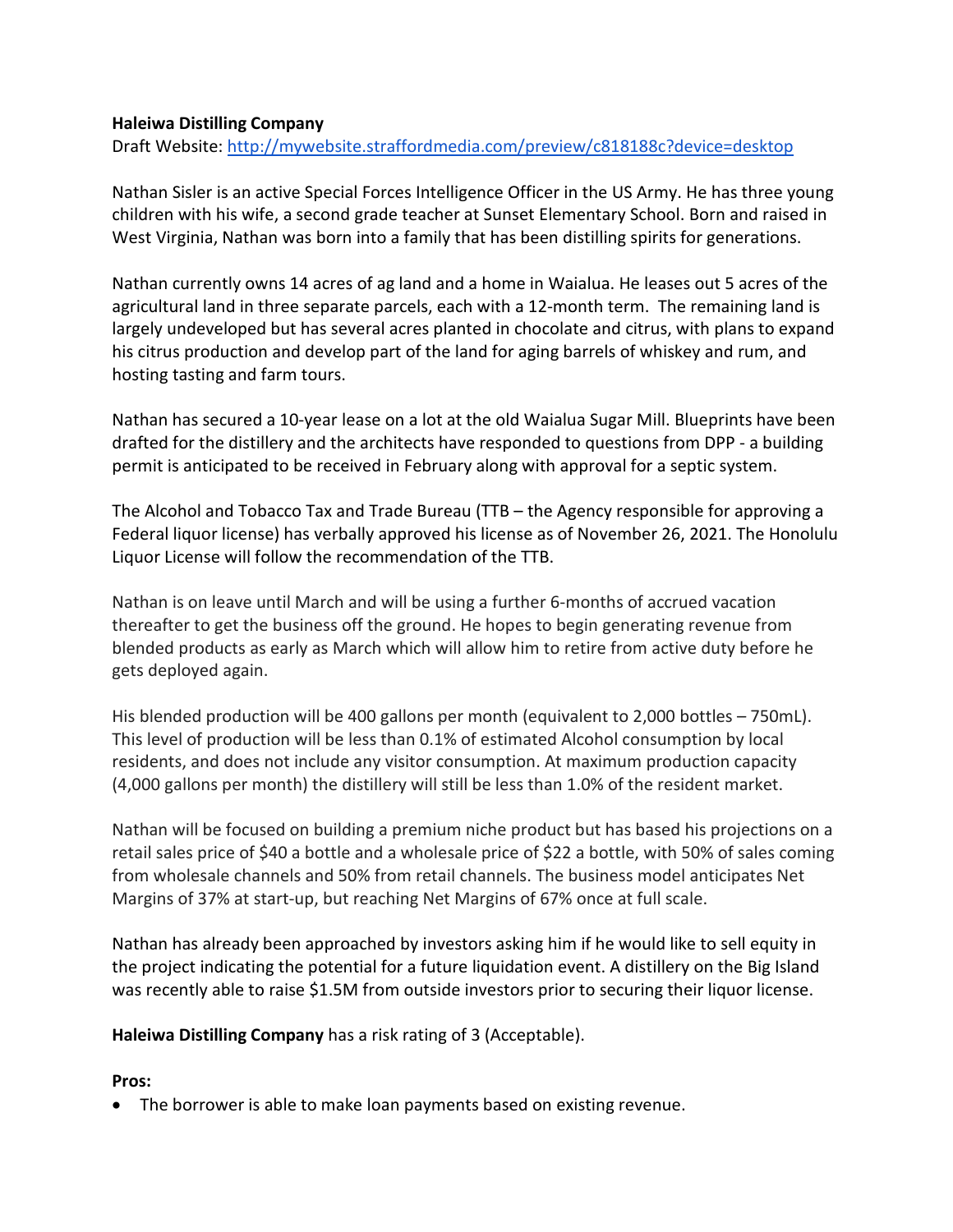- The borrower has a very good credit score and recently paid off all credit card debt.
- This loan will be our first participation loan with DBEDT and could lead to more loans through their borrower pipeline. FTHF will be servicing the DBEDT portion of the debt and collecting a fee for it – MOA is attached.
- The loan will qualify for our CDFI target market as Waialua is considered a low income Census Tract.
- The ingredients for the distillery will be sourced locally and will provide a market for offgrade products providing much needed economic support to local agricultural producers.

# **Cons:**

- Ag tenant revenue is tied to annual lease agreements. However, the tenants have renewed their agreement once and plan to continue leasing the property. Further agricultural land is in high demand and Nathan received over 20 applicants for the lease.
- Nathan hopes to retire from active duty but plans on doing so only after the distillery is cash flow positive.

**Staff recommendation** is to approve \$175,000 at 5% for 84 months using EDA funds.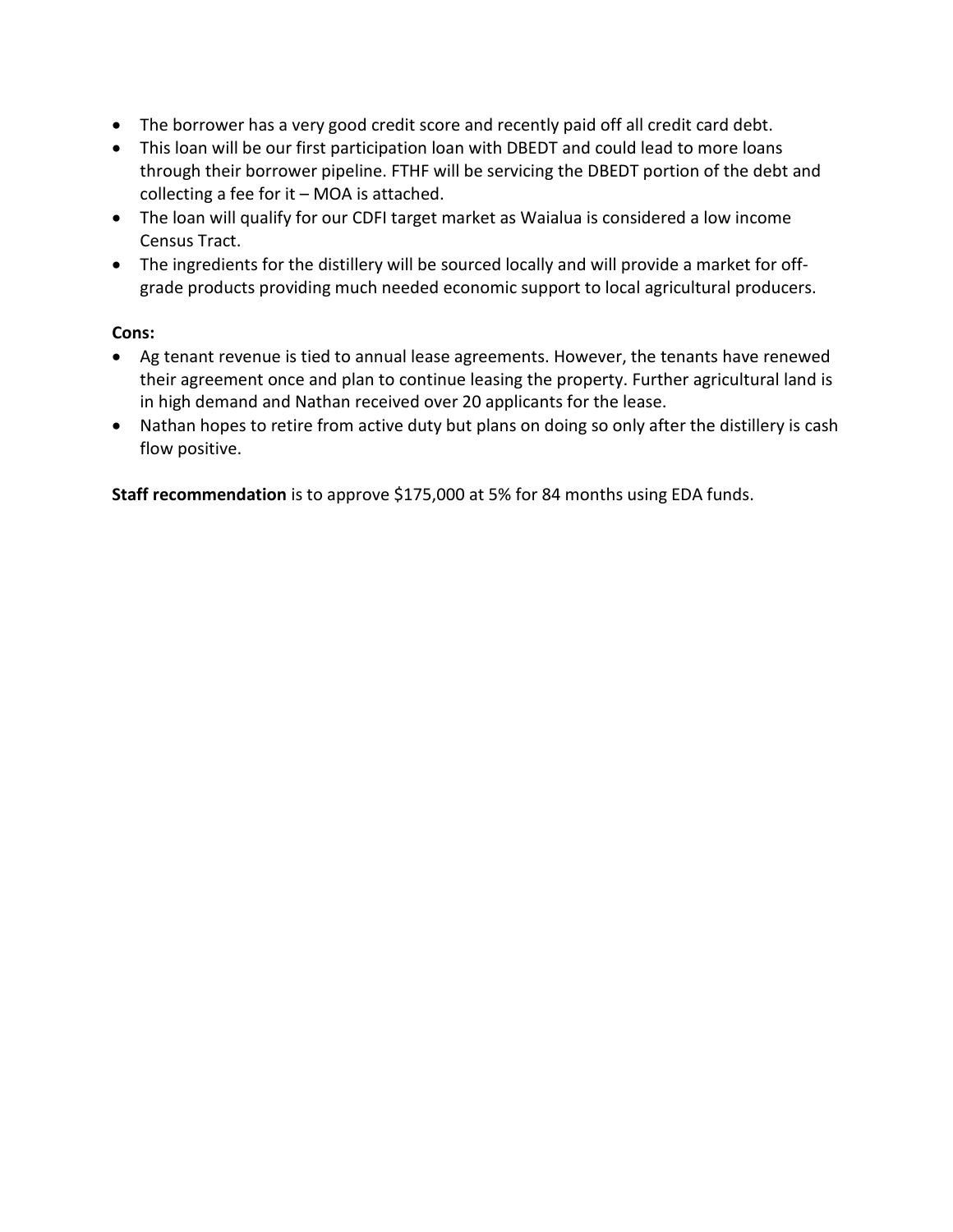| Loan Presentation: Haleiwa Distilling Company |                                                                 |                                                                            |                                                                         |                                                                                  |  |  |  |
|-----------------------------------------------|-----------------------------------------------------------------|----------------------------------------------------------------------------|-------------------------------------------------------------------------|----------------------------------------------------------------------------------|--|--|--|
| Date:                                         | 12/3/2021                                                       | <b>Total Project Cost:</b>                                                 |                                                                         | 475,000                                                                          |  |  |  |
| <b>Business:</b>                              | Haleiwa Distilling Company LLC DBA Haleiwa<br><b>Distillery</b> | Loan amount requested:                                                     |                                                                         | 175,000                                                                          |  |  |  |
| <b>Principal Name(s):</b>                     | <b>Nathan Sisler</b>                                            | <b>Recommended Interest rate:</b>                                          | 4.0%                                                                    |                                                                                  |  |  |  |
| <b>Address: Business</b>                      | 67-106 Kealohanui St. Waialua, HI 96791                         | Term / Amortization:                                                       | 7 yrs                                                                   |                                                                                  |  |  |  |
| <b>Business Type:</b>                         | Start-up                                                        | <b>RISK RATING:</b>                                                        |                                                                         | 3 (acceptable)                                                                   |  |  |  |
| <b>FTHF Loan Client:</b>                      | No                                                              | Access to Other Capital*:                                                  | Yes                                                                     |                                                                                  |  |  |  |
| Loan Status:<br><b>New Request</b>            |                                                                 |                                                                            | The borrower has been declined by CPB, however DBEDT-CBED has expressed |                                                                                  |  |  |  |
| <b>Business Structure:</b>                    | <b>Limited Liability Company</b>                                | an intent to lend up to 50% of the capital requested.                      |                                                                         |                                                                                  |  |  |  |
| <b>Purpose of Loan:</b>                       | <b>Fixed Asset &amp; Working Capital</b>                        |                                                                            |                                                                         |                                                                                  |  |  |  |
| <b>Jobs created:</b>                          | 4                                                               |                                                                            |                                                                         | Business description: Haleiwa Distilling Company is a project 5-years in         |  |  |  |
| Jobs retained:                                | 12                                                              |                                                                            |                                                                         | development by Nathan Sisler. The Distillery will start with the sale of blended |  |  |  |
| <b>Ownership Structure:</b>                   |                                                                 | whiskey and rum purchased from mainland contractors. Local production will |                                                                         |                                                                                  |  |  |  |
| Nathan Sisler 100%                            |                                                                 | months of aging.                                                           |                                                                         | begin immediately after the site is built but sales won't begin until after 5-   |  |  |  |

| Loan #                                     | Original       | <b>Principal Balance Original Loan purpose</b> |   |                    |                             | Delinquency | $30 +$                 | $60+$              | $90+$  |                  |
|--------------------------------------------|----------------|------------------------------------------------|---|--------------------|-----------------------------|-------------|------------------------|--------------------|--------|------------------|
|                                            |                |                                                |   |                    |                             | NΑ          |                        |                    |        |                  |
| <b>TOTAL</b>                               | $\blacksquare$ | - 5                                            |   |                    |                             |             |                        |                    |        |                  |
|                                            |                |                                                |   |                    |                             |             |                        |                    |        |                  |
| PRINCIPAL INFORMATION                      |                |                                                |   |                    |                             |             |                        |                    |        |                  |
| <b>Personal Net worth:</b>                 |                |                                                |   |                    |                             |             |                        |                    |        |                  |
| <b>Credit score:</b>                       |                |                                                |   |                    |                             |             |                        |                    |        |                  |
| Life Insurance:                            |                | no                                             |   |                    |                             |             |                        |                    |        |                  |
|                                            |                |                                                |   |                    |                             |             |                        |                    |        |                  |
| <b>COLLATERAL</b>                          |                |                                                |   |                    |                             |             |                        |                    |        |                  |
| <b>Type</b>                                |                | Source of Value                                |   | Date of Value      | <b>Gross Value</b>          | LTV**       | <b>Net Value</b>       | <b>Prior liens</b> | equity |                  |
| <b>Ag Land</b>                             |                | <b>Market Value</b>                            |   | 11/29/2021         | s                           |             |                        |                    |        |                  |
| <b>Primary Still</b>                       |                | <b>Market Value</b>                            |   | to be purchased \$ |                             |             |                        |                    |        |                  |
| <b>Production Equipment</b>                |                | <b>Market Value</b>                            |   | to be purchased \$ |                             |             |                        |                    |        |                  |
| <b>Bottling Equipment</b>                  |                | <b>Market Value</b>                            |   | to be purchased \$ |                             |             |                        |                    |        |                  |
| <b>Total</b>                               |                |                                                |   |                    |                             |             | ¢                      |                    |        |                  |
|                                            |                |                                                |   |                    |                             |             | Collateral coverage*** |                    | 2.14   |                  |
|                                            |                |                                                |   |                    |                             |             |                        |                    |        | 1.07 if we split |
| <b>SOURCES</b>                             |                |                                                |   |                    |                             |             | <b>USES</b>            |                    |        | collateral with  |
| Lender                                     |                | <b>Amount</b>                                  |   |                    | <b>Uses</b>                 |             |                        |                    |        | <b>DBEDT</b>     |
| <b>FTHF</b>                                |                | 175,000<br>s                                   |   |                    | <b>Primary Still</b>        |             |                        | 89,500             |        |                  |
| <b>DBEDT-CBED</b>                          |                | 175,000                                        |   |                    | <b>Production Equipment</b> |             |                        | 62,210             |        |                  |
| Owner Equity                               |                | 125,000                                        |   |                    | <b>Bottling Equipment</b>   |             |                        | 67,500             |        |                  |
|                                            |                |                                                |   |                    | <b>Working Capital</b>      |             |                        | 255,790            |        |                  |
| <b>Total</b>                               |                | 475,000                                        |   |                    | <b>Total</b>                |             |                        | 475,000            |        |                  |
|                                            |                |                                                |   |                    |                             |             |                        |                    |        |                  |
|                                            | <b>FEES</b>    |                                                |   |                    |                             |             |                        |                    |        |                  |
| <b>Closing Fee:</b>                        |                | 2.5%                                           | s | 4,375              |                             |             |                        |                    |        |                  |
| Wire Transfer Fee                          |                |                                                |   | 30                 |                             |             |                        |                    |        |                  |
| Application fee:                           |                |                                                |   | ٠                  |                             |             |                        |                    |        |                  |
| Borrower to pay all out of pocket expenses |                |                                                |   |                    |                             |             |                        |                    |        |                  |

\*additional capital this loan(s) allowed borrower to receive from another lending source<br>\*\*loan to value-advance rate allowed by CCED to calculate for liquidation of collateral to determine the net value of collateral<br>\*\*\*c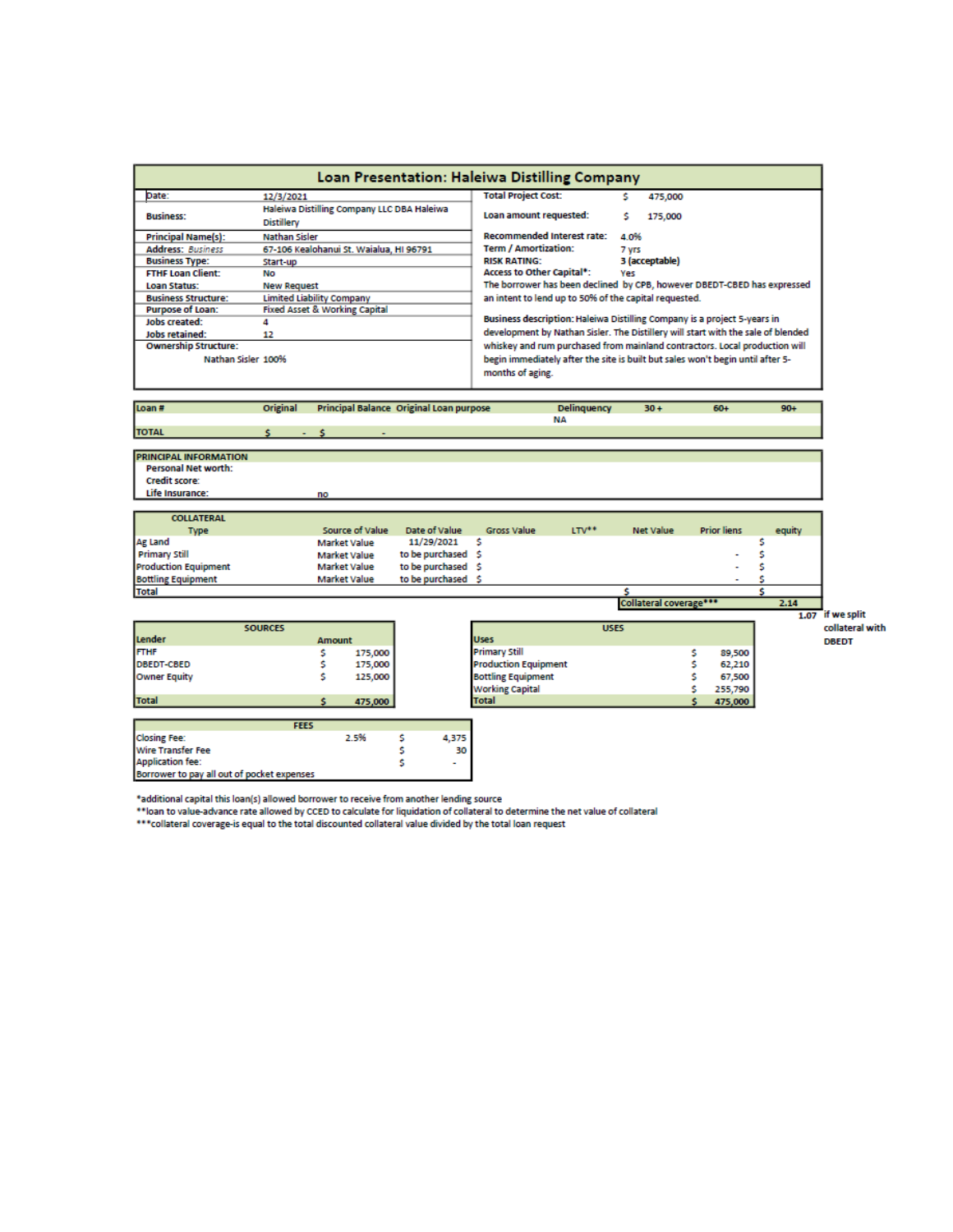## Haleiwa Distilling Company DBEDT 12.3.2021

| <b>Compounding Period:</b>  | Monthly |
|-----------------------------|---------|
| <b>Nominal Annual Rate:</b> | 3.000%  |

#### **Cash Flow Data - Loans and Payments**

| l Event   | l Date     | Amount   Number   Period   End Date |    |                    |
|-----------|------------|-------------------------------------|----|--------------------|
| 1 Loan    | 12/10/2021 | 175,000.00                          |    |                    |
| 2 Payment | 02/01/2022 | 2.316.51                            | RA | Monthly 01/01/2029 |

# TValue Amortization Schedule - Normal, 365 Day Year

|             | <b>Date</b> | <b>Payment</b> | <b>Interest</b> | <b>Principal</b> | <b>Balance</b> |
|-------------|-------------|----------------|-----------------|------------------|----------------|
| Loan        | 12/10/2021  |                |                 |                  | 175,000.00     |
| 2021 Totals |             | 0.00           | 0.00            | 0.00             |                |
|             |             |                |                 |                  |                |
| 1           | 02/01/2022  | 2,316.51       | 754.73          | 1,561.78         | 173,438.22     |
| 2           | 03/01/2022  | 2,316.51       | 433.60          | 1,882.91         | 171,555.31     |
| з           | 04/01/2022  | 2,316.51       | 428.89          | 1,887.62         | 169,667.69     |
| 4           | 05/01/2022  | 2,316.51       | 424.17          | 1,892.34         | 167.775.35     |
| 5           | 06/01/2022  | 2,316.51       | 419.44          | 1,897.07         | 165,878.28     |
| 6           | 07/01/2022  | 2,316.51       | 414.70          | 1,901.81         | 163,976.47     |
| 7           | 08/01/2022  | 2,316.51       | 409.94          | 1,906.57         | 162,069.90     |
| 8           | 09/01/2022  | 2,316.51       | 405.17          | 1,911.34         | 160,158.56     |
| 9           | 10/01/2022  | 2,316.51       | 400.40          | 1,916.11         | 158,242.45     |
| 10          | 11/01/2022  | 2,316.51       | 395.61          | 1,920.90         | 156,321.55     |
| 11          | 12/01/2022  | 2.316.51       | 390.80          | 1,925.71         | 154,395.84     |
| 2022 Totals |             | 25,481.61      | 4,877.45        | 20.604.16        |                |
|             |             |                |                 |                  |                |
| 12          | 01/01/2023  | 2,316.51       | 385.99          | 1,930.52         | 152,465.32     |
| 13          | 02/01/2023  | 2,316.51       | 381.16          | 1,935.35         | 150,529.97     |
| 14          | 03/01/2023  | 2,316.51       | 376.32          | 1,940.19         | 148,589.78     |
| 15          | 04/01/2023  | 2,316.51       | 371.47          | 1,945.04         | 146,644.74     |
| 16          | 05/01/2023  | 2,316.51       | 366.61          | 1,949.90         | 144,694.84     |
| 17          | 06/01/2023  | 2,316.51       | 361.74          | 1,954.77         | 142,740.07     |
| 18          | 07/01/2023  | 2,316.51       | 356.85          | 1,959.66         | 140,780.41     |
| 19          | 08/01/2023  | 2,316.51       | 351.95          | 1,964.56         | 138,815.85     |
| 20          | 09/01/2023  | 2,316.51       | 347.04          | 1,969.47         | 136,846.38     |
| 21          | 10/01/2023  | 2,316.51       | 342.12          | 1,974.39         | 134,871.99     |
| 22          | 11/01/2023  | 2,316.51       | 337.18          | 1,979.33         | 132,892.66     |
| 23          | 12/01/2023  | 2.316.51       | 332.23          | 1,984.28         | 130,908.38     |

Page 1 of 3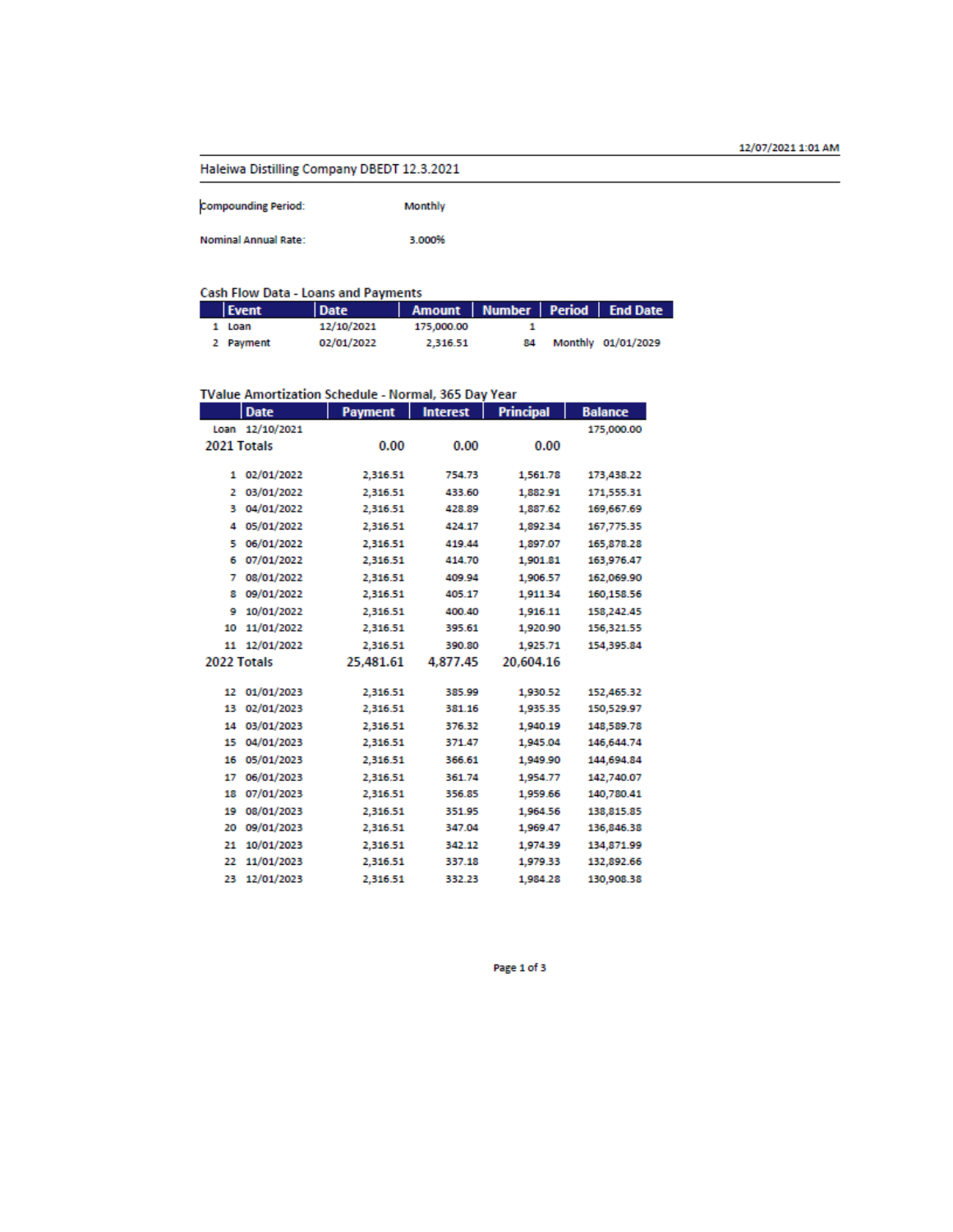#### Haleiwa Distilling Company DBEDT 12.3.2021

| <b>Date</b>      | <b>Payment</b> | <b>Interest</b> | Principal   | <b>Balance</b> |
|------------------|----------------|-----------------|-------------|----------------|
| 2023 Totals      | 27.798.12      | 4.310.66        | 23.487.46   |                |
|                  |                |                 |             |                |
| 01/01/2024<br>24 | 2,316.51       | 327.27          | 1,989.24    | 128,919.14     |
| 02/01/2024<br>25 | 2,316.51       | 322.30          | 1,994.21    | 126,924.93     |
| 03/01/2024<br>26 | 2,316.51       | 317.31          | 1,999.20    | 124,925.73     |
| 04/01/2024<br>27 | 2.316.51       | 312.31          | 2.004.20    | 122.921.53     |
| 28<br>05/01/2024 | 2,316.51       | 307.30          | 2,009.21    | 120,912.32     |
| 06/01/2024<br>29 | 2,316.51       | 302.28          | 2,014.23    | 118,898.09     |
| 07/01/2024<br>30 | 2,316.51       | 297.25          | 2,019.26    | 116,878.83     |
| 08/01/2024<br>31 | 2,316.51       | 292.20          | 2,024.31    | 114,854.52     |
| 32<br>09/01/2024 | 2,316.51       | 287.14          | 2,029.37    | 112,825.15     |
| 33<br>10/01/2024 | 2,316.51       | 282.06          | 2,034.45    | 110,790.70     |
| 11/01/2024<br>34 | 2,316.51       | 276.98          | 2,039.53    | 108,751.17     |
| 35<br>12/01/2024 | 2,316.51       | 271.88          | 2,044.63    | 106,706.54     |
| 2024 Totals      | 27,798.12      | 3.596.28        | 24.201.84   |                |
| 01/01/2025<br>36 | 2,316.51       | 266.77          | 2,049.74    | 104.656.80     |
| 02/01/2025<br>37 | 2,316.51       | 261.64          | 2,054.87    | 102,601.93     |
| 03/01/2025<br>38 | 2,316.51       | 256.50          | 2,060.01    | 100,541.92     |
| 04/01/2025<br>39 | 2,316.51       | 251.35          | 2,065.16    | 98,476.76      |
| 40<br>05/01/2025 | 2,316.51       | 246.19          | 2,070.32    | 96,406.44      |
| 06/01/2025<br>41 | 2,316.51       | 241.02          | 2,075.49    | 94,330.95      |
| 07/01/2025<br>42 | 2,316.51       | 235.83          | 2,080.68    | 92,250.27      |
| 43<br>08/01/2025 | 2,316.51       | 230.63          | 2,085.88    | 90,164.39      |
| 09/01/2025<br>44 | 2,316.51       | 225.41          | 2,091.10    | 88,073.29      |
| 10/01/2025<br>45 | 2,316.51       | 220.18          | 2,096.33    | 85,976.96      |
| 11/01/2025<br>46 | 2.316.51       | 214.94          | 2,101.57    | 83,875.39      |
| 12/01/2025<br>47 | 2,316.51       | 209.69          | 2,106.82    | 81,768.57      |
| 2025 Totals      | 27,798.12      | 2,860.15        | 24,937.97   |                |
|                  |                |                 |             |                |
| 01/01/2026<br>48 | 2,316.51       | 204.42          | 2,112.09    | 79,656.48      |
| 02/01/2026<br>49 | 2,316.51       | 199.14          | 2,117.37    | 77,539.11      |
| 03/01/2026<br>50 | 2,316.51       | 193.85          | 2,122.66    | 75,416.45      |
| 04/01/2026<br>51 | 2.316.51       | 188.54          | 2.127.97    | 73,288.48      |
| 52<br>05/01/2026 | 2,316.51       | 183.22          | 2,133.29    | 71,155.19      |
| 06/01/2026<br>53 | 2,316.51       | 177.89          | 2,138.62    | 69,016.57      |
| 07/01/2026<br>54 | 2,316.51       | 172.54          | 2,143.97    | 66,872.60      |
| 08/01/2026<br>55 | 2,316.51       | 167.18          | 2.149.33    | 64,723.27      |
| 09/01/2026<br>56 | 2,316.51       | 161.81          | 2,154.70    | 62,568.57      |
| 57<br>10/01/2026 | 2,316.51       | 156.42          | 2,160.09    | 60,408.48      |
| 11/01/2026<br>58 | 2,316.51       | 151.02          | 2,165.49    | 58,242.99      |
| 12/01/2026<br>59 | 2,316.51       | 145.61          | 2,170.90    | 56,072.09      |
| 2026 Totals      | 27,798.12      | 2.101.64        | 25.696.48   |                |
|                  |                |                 |             |                |
| 60 01/01/2027    | 2,316.51       | 140.18          | 2,176.33    | 53,895.76      |
|                  |                |                 | Page 2 of 3 |                |